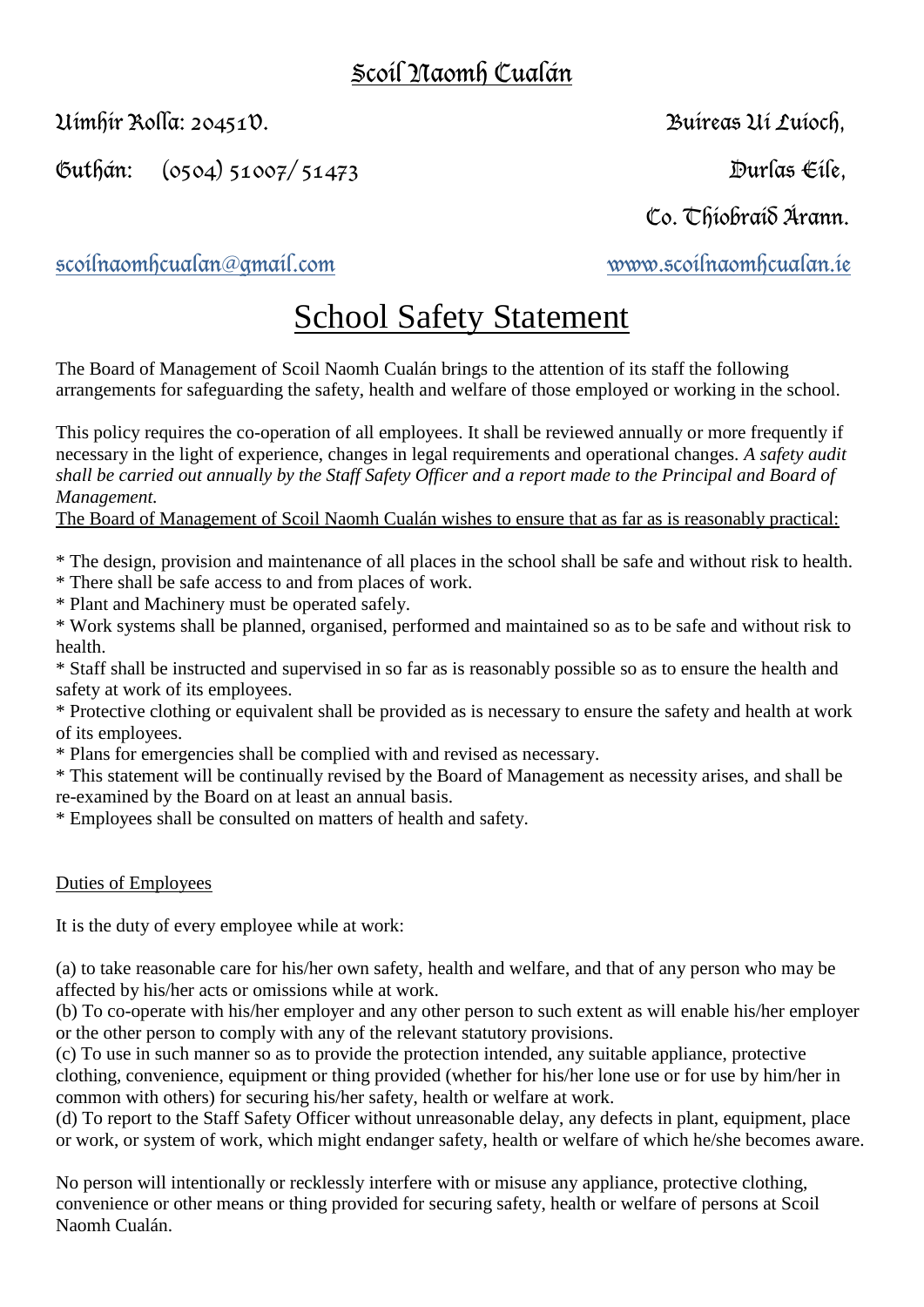Employees using available facilities and equipment provided should ensure that work practices are performed in the safest manner possible.

### Consultation and Information

It is the policy of the Board of Management of Scoil Naomh Cualán to consult with staff in the identification of possible hazards, to give a copy of the safety statement to all present and future staff, and to convey any additional information or instructions regarding health, safety and welfare at work to all staff as it becomes available. Health, safety and welfare at work will be considered in any future staff training and development plans.

#### Hazards

Hazards shall be divided into two categories. Those which can be rectified will be dealt with as a matter of urgency. Those that cannot will be clearly indicated and appropriate procedures listed beside them. All hazards shall be eliminated in so far as resources and circumstances allow.

Fire

It is the policy of the Board of Management of Scoil Naomh Cualán that:

(i) The Board of Management will ensure that an adequate supply of fire extinguishers, suitable for the type of fires likely to occur in each area, is available, identified and regularly serviced by authorised and qualified persons. Each fire extinguisher shall have instructions for its use.

(ii) The Principal or designated post holder will ensure that fire drills shall take place at least once a term. (iii) Fire alarms shall be clearly marked. (Whistles will be used as fire alarms) (Staff Safety Officer) (iv)Signs shall be clearly visible to ensure that visitors are aware of exit doors and routes. (Staff Safety Officer)

(v) All doors, corridors, and entries shall be kept clear of obstruction and shall be able to be opened at all times from within the building. Each teacher who has an exit in his/her classroom must ensure it is kept clear.

(vi) A plan of each school building will show assembly points outside the school.

(vii) Assembly areas are designated outside each building, and the locations specified.

(viii) Exit signs shall be clearly marked.

(ix) All electrical equipment shall be left unplugged when unattended for lengthy periods and when the building is empty. Teachers are responsible for their own classroom. The Secretary/Principal, as appropriate, is responsible for the office. Staff room is every teacher's responsibility.

(x) Safety Officer shall be responsible for fire drills and evacuation procedures.

(xi) All recommendations made by a Fire Officer in addition to these provisions shall be implemented.

The following hazards (in so much as can be identified) are considered by the Board of Management to be a source of potential danger and are brought to the attention of all concerned.

- 1. Wet floors
- 2. Trailing leads
- 3. Computers
- 4. Guillotine
- 5. Projectors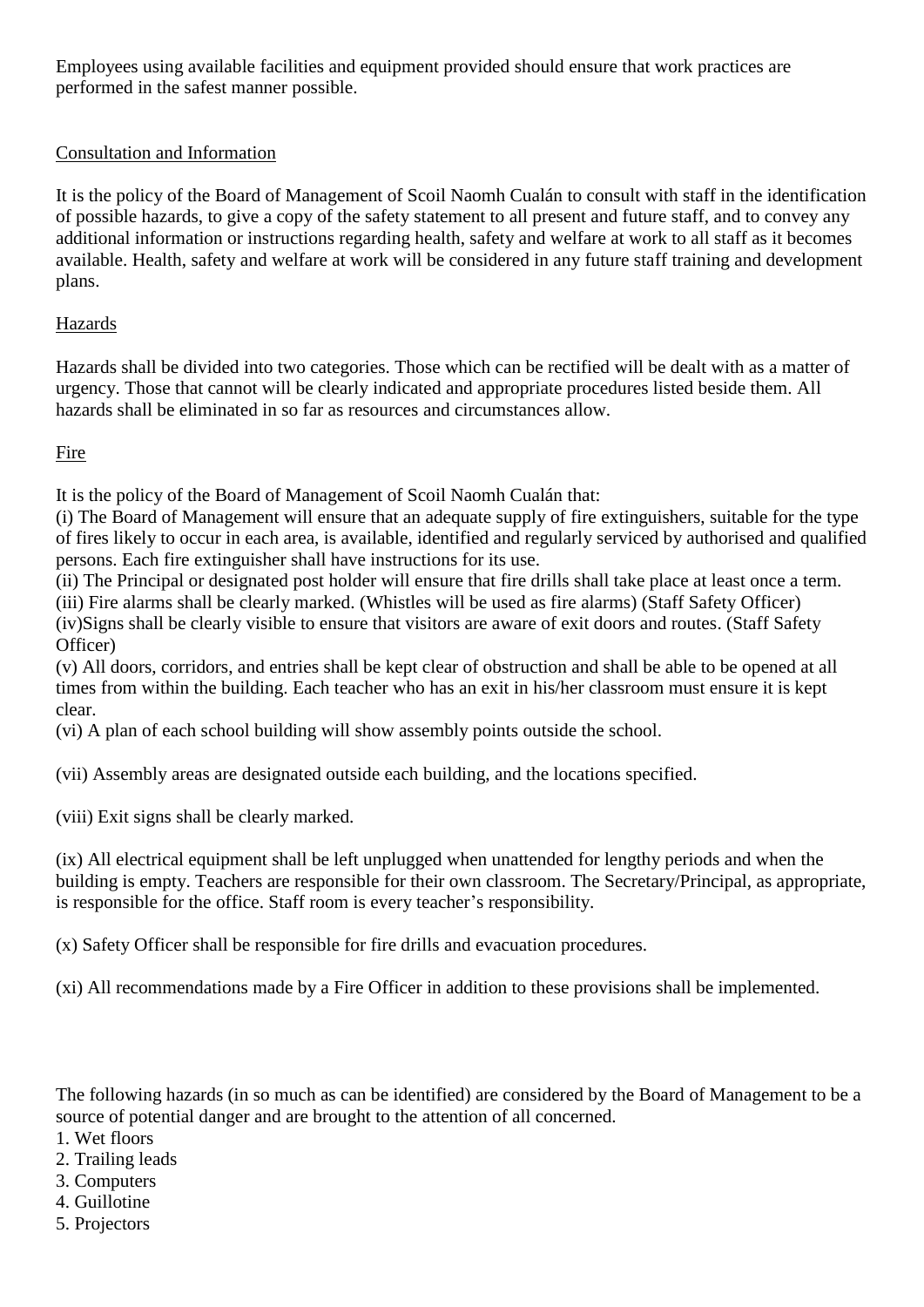- 6. Fuse Board
- 7. Electric kettles
- 8. Boiler house
- 9. Ladders
- 10. Concrete steps around school
- 11. Protruding units and fittings
- 12. Flat roof of pre-fabricated classrooms.
- 13. Sheds
- 14. Windows opening out
- 15. Icy surfaces on a cold day
- 16. Electricity/basketball poles

In order to minimise these dangers the following safety/ protective measures must be adhered to:

(a) Access to and operation of plant/equipment is restricted to qualified members of the staff, whose job function is that of running, maintaining, cleaning and monitoring particular items of plant in the course of their normal duties. Copies of this Safety Statement will be sent to all contractors prior to contract by the Principal/Board of Management. Any other contractors entering the school should seek a copy of this Safety Statement and shall adhere to its provisions.

(b) In addition all such plant and machinery is to be used in strict accordance with the manufacturers' instructions and recommendations.

(c) Where applicable Board of Management will ensure that members of the staff will have been instructed in the correct use of plant, machinery and equipment.

- (d) All machinery and electrical equipment are fitted with adequate safeguards.
- (e) Precautionary notices, in respect of safety matters (if necessary) are displayed at relevant points.
- (f) Ladders must be used with another person's assistance.
- (g) Staff Safety Officer will check that floors are clean, even, non-slip and splinter-proof.

(h) Principal and class teachers will check that PE equipment is stacked securely and positioned so as not to cause a hazard.

(i) Principal and class teachers will check that all PE and other mats are in good condition and report to Principal if in need of attention/replacement.

(j) An annual checklist will be used for inspecting furniture, floors, apparatus, equipment and fittings. (Staff Safety Representative.)

Constant Hazards

Machinery, Kitchen equipment, Electrical appliances.

It is the policy of the Board of Management of Scoil Naomh Cualán that machinery, kitchen equipment and electrical appliances are to be used only by competent and authorised persons. Such appliances and equipment will be subject to regular maintenance checks.

# **It is the responsibility of all employees to report any hazards/risks, problems or concerns.......**

# **SPOT IT, SORT IT!**

# **CAN'T SORT IT? REPORT IT!**

## Electrical Appliances

Before using any appliance the user should check that:

- \* All safety guards which are a normal part of the appliance are in working order
- \* Power supply cables/leads are intact and free of cuts or abrasions.
- \* Unplug leads of appliances when not in use.
- \* Suitable undamaged fused plug tops are used and fitted with the correct fuse.
- \* Official guidelines issued by the Health and Safety Authority are followed.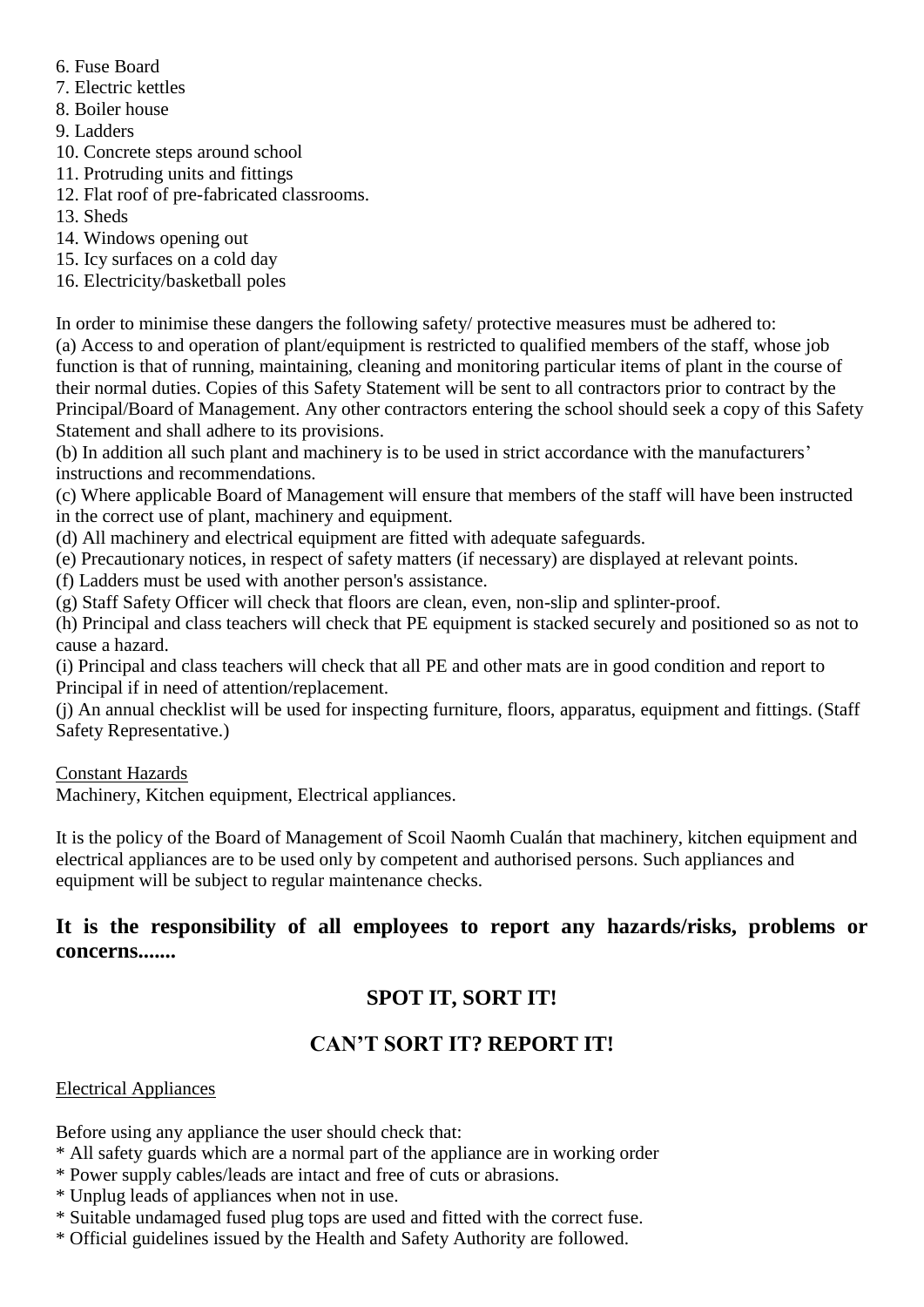#### Chemicals

It is the policy of the Board of Management of Scoil Naomh Cualán that all chemicals, photocopier toner, detergents etc. be stored in clearly identifiable containers bearing instructions and precautions for their use and shall be kept in a secure area. (Secretary/Cleaner/Principal where appropriate).

#### Drugs And Medication

It is the policy of the Board of Management of Scoil Naomh Cualán that all drugs, medications, etc. be kept in a secure place and be used/administered only by trained and authorised personnel. (See elsewhere for Administration of drugs to children)

#### Welfare:

Toilet and cloakroom areas are provided to ensure the continued welfare of the staff and children. A staffroom separate from the work area is provided, where tea and lunch breaks may be taken. Staff must cooperate in maintaining a high standard of hygiene in this area.

A high standard of hygiene must be maintained at all times. Adequate facilities for waste disposal are available. An adequate supply of hot and cold water, towels and soap and sanitary disposal facilities must be available. For safety reasons hot water is not available in children's toilet areas.

#### Members of staff and students are reminded:

(a) A person who is under medical supervision or on prescribed medication and who has been certified fit for work, should notify the school of any known side effect or temporary physical disabilities which could hinder their work performance and which may be a danger to either themselves or their fellow workers. Where permitted by the DES or its appointed agencies (e.g. Medmark) the school will arrange or assign appropriate tasks for the person to carry out in the interim.

(b) Staff and students are not allowed to attend the premises or carry out duties whilst under the influence of illicit drugs or alcohol. Any person found breaking this rule will be liable to disciplinary action.

#### Slippery Floors

It is the policy of the Board of Management of Scoil Naomh Cualán that every attempt will be made to avoid the creation of slippery surfaces. The washing of floors shall be conducted, as far as is possible, after school hours to eliminate as far as possible, the danger of slipping.

#### Smoking

It is the policy of the Board of Management of Scoil Naomh Cualán that the school and school grounds shall be a non-smoking area to avoid hazard to staff and pupils of passive smoking. This rule is also applicable in the case of electronic cigarettes or other such devices.

#### Broken Glass

The Board of Management shall minimise the danger arising from broken glass. Staff members are asked to take any measures immediately necessary to ensure **their own safety** and that of others so that it may be removed as soon as possible.

#### Visual Display Units/ Interactive Whiteboards

It is the policy of the Board of Management of St Scoil Naomh Cualán that the advice contained in the guidelines on the safe operation of visual display units, issued by the Health and Safety Authority be carefully followed. Any up-to-date information regarding hazards relating to the use of VDU's/ Interactive Whiteboards will be studied and recommendations and directives implemented. As a rule of thumb, should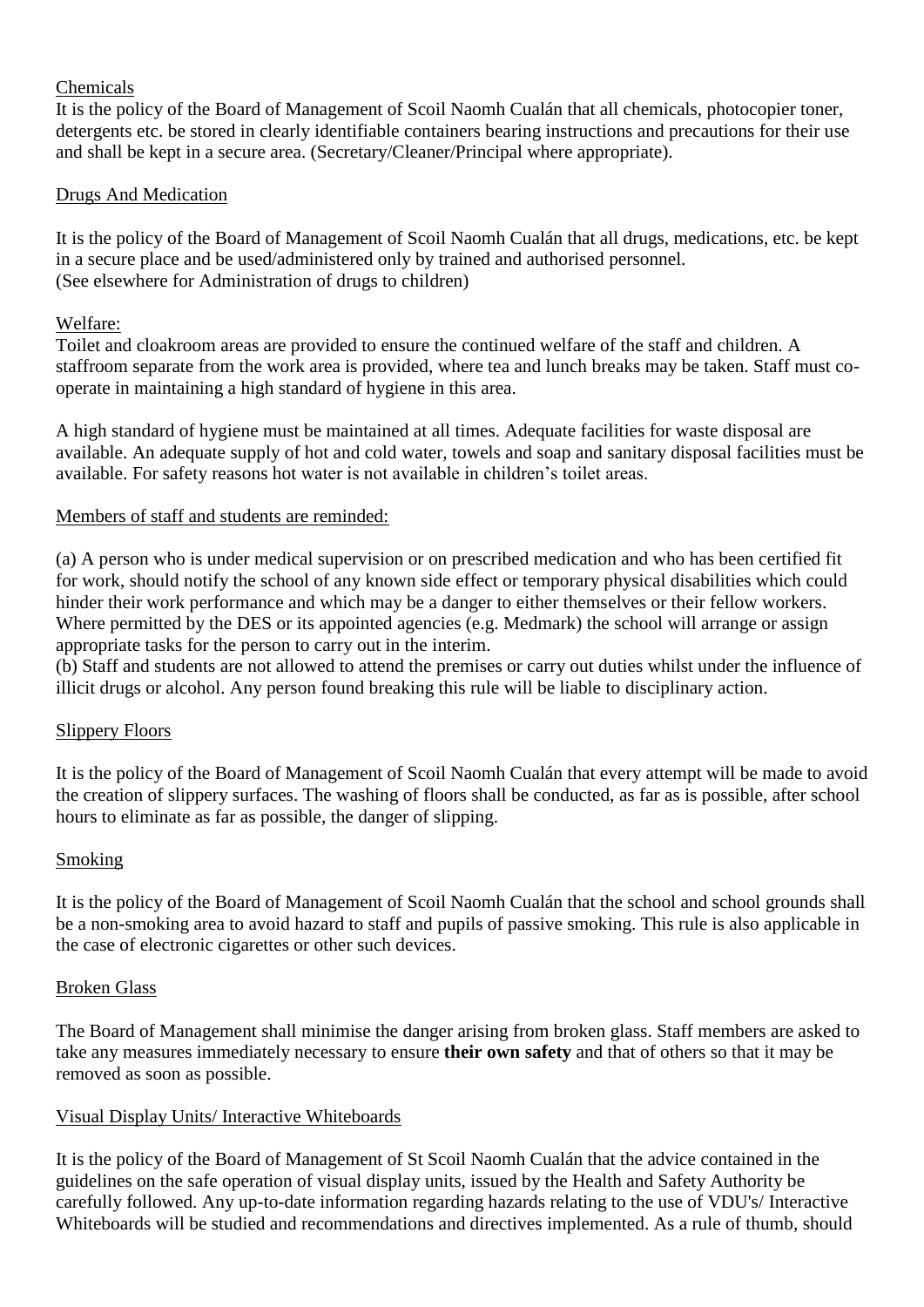use of these appliances cause the operator any concern or discomfort, use should cease immediately.

#### Infectious Diseases

It is the policy of the Board of Management of Scoil Naomh Cualán that all infectious diseases shall be notified and steps taken to ensure the safety of staff and students against all such diseases. The Board of Management will endeavour to minimise the risk by adherence to sound principles of cleanliness, hygiene and disinfection.

## First Aid

*It is the policy of the Board of Management of Scoil Naomh Cualán that a member of staff shall be trained to provide First Aid to staff and pupils. Staff members will be encouraged to avail of First Aid Training as part of CPD and BOM will fund this.*

*At the time of ratification of this current policy (at the beginning of the school year 2015-2016) all teachers, SNA's and the school secretary have undergone certified training in First Aid and the school is very grateful to Christina O' Dwyer who has facilitated this training.*

*(1) Notices are posted adjacent to the phone in each school detailing: \* arrangements for giving first aid,*

*\* location of first aid boxes,*

*\* procedure of calling ambulances etc....,*

*\* telephone numbers of local doctor, Gardaí, Hospital.*

*(2) Any incident which gives rise to concern by a member of staff should be recorded in the Incident Report Book and reported to class teacher/ principal/parent(s) as deemed necessary.*

The Staff Safety Officer will see that there will be maintained in the school a properly equipped First Aid Box available to staff at all times containing:

- *\* sticking plasters*
- *\* Tape*
- *\* Antiseptic wipes*
- *\* Cotton Bandage*
- *\* Water -based burn gel e.g. Hydrogel*
- *\* Scissors*
- *\*Ice packs*

#### **Disposable gloves must be used at all times in administering First Aid**

#### Access To School

In as much as is compatible with the practical layout of the school premises, anyone entering the school premises shall be required to identify themselves to the Principal or the Secretary as relevant before gaining admittance to the school. Any contractor must make direct contact with the Principal before initiating any work on the premises and shall be shown a copy of the safety statement applying to the school and shall agree to its provisions.

While work is in progress, any noise shall be avoided wherever possible during school hours and shall at all times be reduced to the minimum necessary. The contractor and his workmen shall not create any hazard, permanent or temporary, without informing the Principal or his/her nominated agent and shall mark such hazard with warning signs or other suitable protection.

Grass Cutting Safety Guidelines: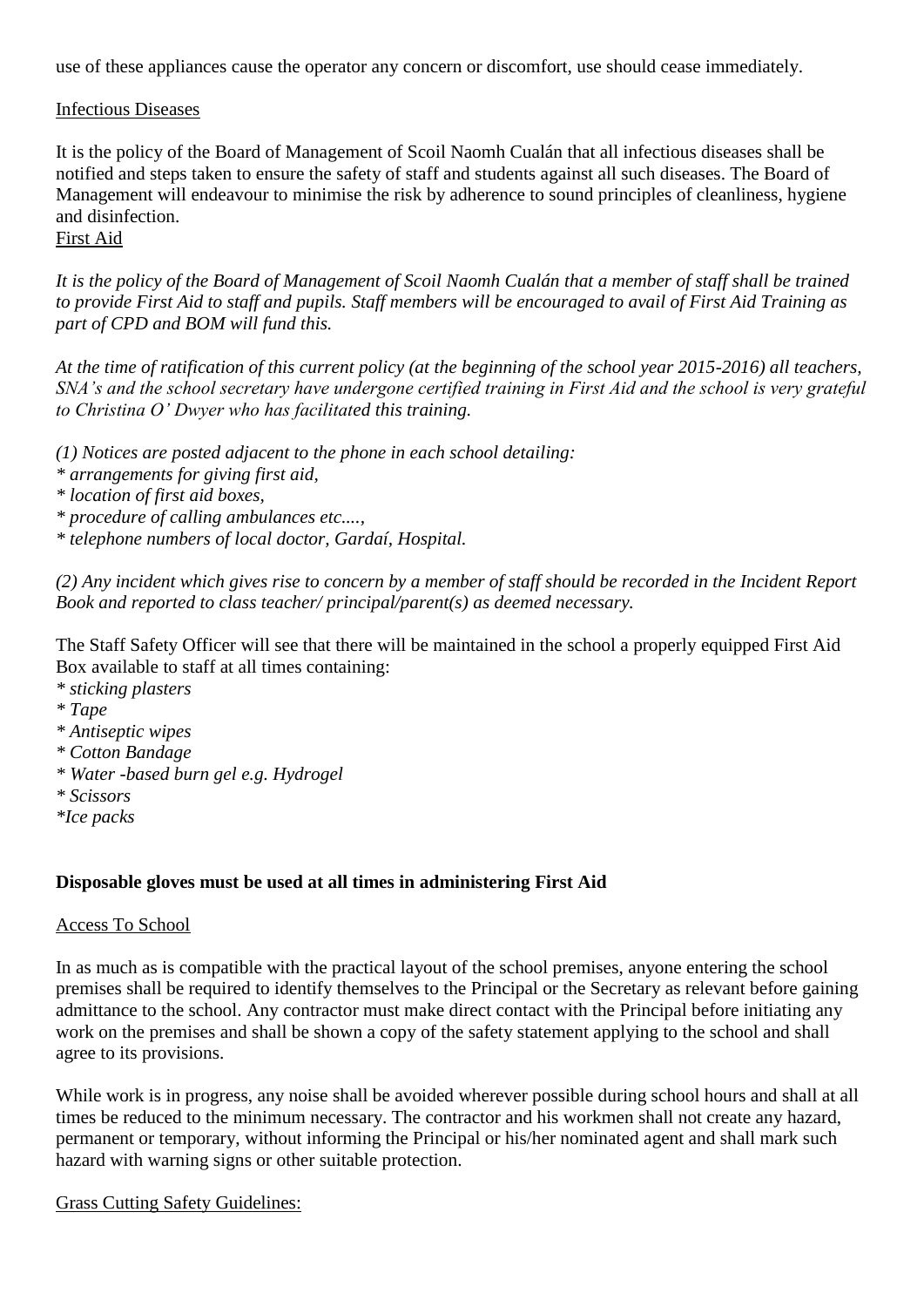Grass will be cut and edges strimmed as required from Spring until Autumn.

In the interests of safety personnel operating grass cutting equipment will have completed a grass-cutting course.

Grass cutting personnel will be familiar with the grass cutting machines, use all recommended safety equipment and operate machines safely at all times.

Persons engaged in grass cutting will allow no one else on the premises while the grass cutting machines are being operated.

Personnel engaged to perform grass cutting will not allow anyone else to operate the machines while on the school premises.

These safety guidelines in relation to grass cutting will be reviewed on an annual basis.

#### Road Safety/ Collecting Children

(1) All parents/guardians/carers in the interest of safety must obey all signs upon entering the school grounds.

(2) Parents/ Guardians/ Childminders are advised to drive slowly in the vicinity of the school and to be alert to the possibility of the sudden/ unexpected appearance of a child when collecting or dropping off children.

(3) Those parking outside the school grounds are advised to keep the area outside the school gates (and up as far as the pole on the senior school side of the road) free of cars at all times and to accompany children to and from the school premises.

(4) Parents are requested to constantly remind their children of the importance of Road Safety and to demonstrate good practice at all times when collecting/ dropping off children. They are requested to affirm any road safety homework which children may have.

(5) Any person authorised to collect children must be identified and notified to the Principal or teacher of such child/children

*(6) Due to the fact that our school is now located in a dual campus situation with a road separating the two buildings, it is imperative that pupils and staff follow the School Road Safety Drill on every occasion where it is required to cross from one building to another.*

*7) Pupils in the senior school should be encouraged to use the new safety walkway whenever possible when entering or exiting the school to minimise exposure to traffic. This walkway should assist parents in collecting children and reduce the need for some drivers to park in the immediate vicinity of the school.*

#### Revision Of This Safety Statement

This statement shall, from time to time, be revised by the Board Of Management of Scoil Naomh Cualán in accordance with experience and the requirements of the Health and Safety Act and the Health and Safety Authority.

Signed on behalf of the Board of Management:

Chairperson: